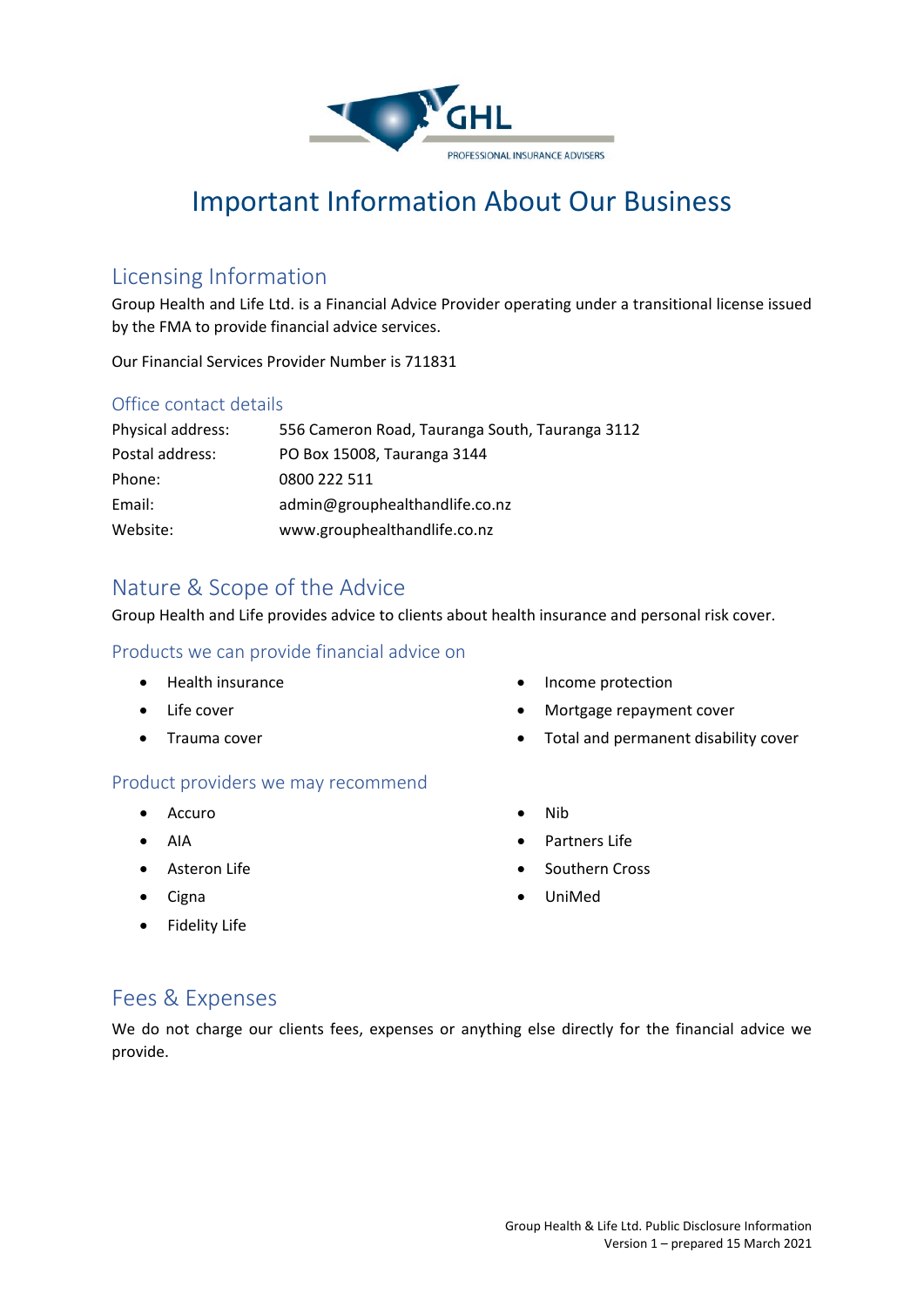## Commissions

Group Health and Life receives commissions from the insurance companies whose policies we give advice on. If you decide to take out insurance, the insurer will pay a commission to us.

Commissions may be paid by the insurance company as follows:

- Initial commission a percentage of the value of your insurance premiums.
- Renewal commission (ongoing) usually a percentage of the value of your premiums, calculated on the renewal of the insurance policy. With the exception of some health insurance policies for which we receive a fixed dollar amount.

## Conflicts of Interest or Other Incentives

We are here for our clients and to advise you as best we can. Your interests are our priority although we do also have business relationships with our product providers.

From time to time, our product providers assist with funding so we can attend conferences and professional development training. They may also on occasion reward our relationship with small gifts such as hampers.

#### How we manage any conflicts of interest

- We identify and acknowledge any situations where a conflict of interest may occur. We disclose this to the client, mitigate the conflict, and ensure that the outcome is in the client's best interest.
- When preparing financial advice, we follow the six-step advice process which includes thorough research and diligence to make sure our product recommendations meet the client's specific needs.
- We undergo regular training on how to manage conflicts of interest and have a compliance program which is reviewed annually by an external compliance specialist.

## Our Duties & Obligations to You

We are bound by the duties of the Financial Markets Conduct Act (431I, 431K, 431L and 431M) to:

- Meet the standards of competence, knowledge and skill set out in the Code of Conduct
- Give priority to the clients' interests
- Exercise care, diligence and skill and
- Meet the standards of ethical behaviour, conduct, and client care set out of the Code of Conduct.

This is only a summary of the duties we have. More information is available by contacting us, or by visiting the Financial Markets Authority website at www.fma.govt.nz.